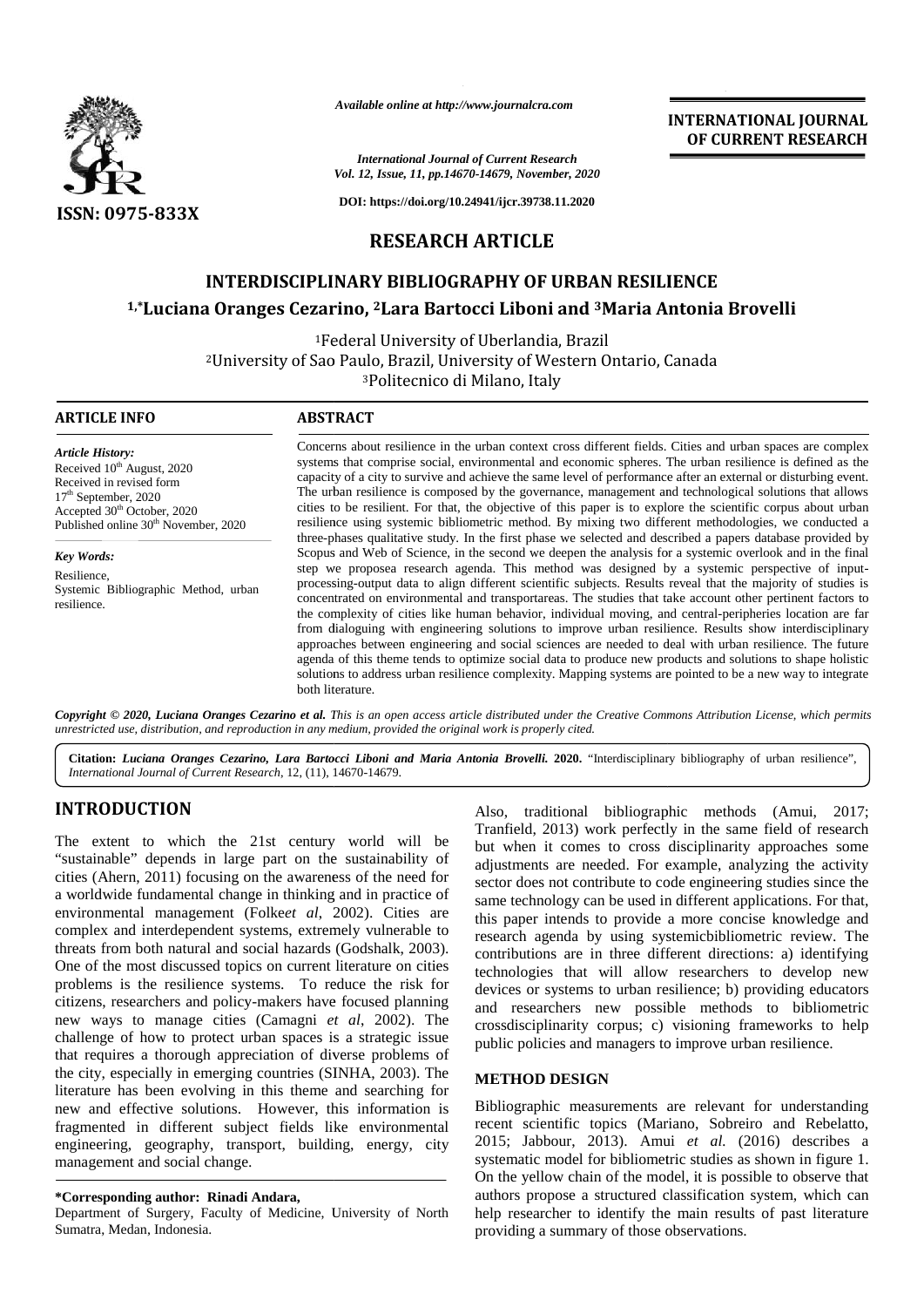

**Figure 1. Knowledge loops for method design**

In addition, it also suggests that knowledge evolution gaps can be cleared stimulating the rise of a future agenda. The ProKnoW-C bibliometric method(Dutra *et al*, 2015) and its initial orientation on Esslin's works (Tasca *et al*. 2010; Ensslin *et al*., 2012; Ensslin *et al*. 2014) proposes the "systemic analysis". The bibliographic portfolio as an input to six analysis lenses in order to obtain the knowledge gap of each publication and from the whole database (Marafon, 2013, p. 76). Based on a systemic perspective and taking into account that a bibliometric study should also provide the next research steps for advancing on a subject, this study is based in an input-output model to build its specific bibliographic method design.

Figure 2 explains the looping process. The knowledge is created by taking the state-of-art of literature (1, 2 and 3) and processing it though a systemic analysis (4) that ends ups in an output of research gaps and future agenda. It starts from an accurate survey of selected articles by keywords. Once the database of papers is complete, according to Amui *et al*. (2016) it should be developed a framework using numbers and letters codes to classify the papers. The chosen codes for classification phase are represented by: (1) Source, (2) Document, (3) Expertise Area, (4) Keywords on title, (5) Origin, (6) National context, (7) Results focus, (8) Research Method and (9) Sector of Analysis. Moreover, processing this information through critical lens as proposed by the Systemic Bibliographic Method is the like tracing knowledge evolution using academic papers as signals. The proposed questions would be: which are the most cited papers? Is there a connection between the authorship? Are they concentrated on science area or it indistinctly appears?

In the output phase, a future agenda of gaps that were found on the literature is exhibit but the focus is different from simple new research ideas, this would provide answers and a systemic diagnosis of the knowledge evolution of such a theme around the world and inter universities. That can be called knowledge looping because it offers an upcoming path of knowledge trajectory when understanding last advances.

## **RESULTS**

Selected keywords were "resilien\*", "urban", "city". In a defined search of: (resilience or resilient) AND Topic: "city" OR "urban". The topic couldappear inside the keywords, abstract or titles statement of the paper. Few documents are shown duplicated in both databases, web od Science and Scopusas Crozet, Y. (2012);Kuzyk, L. W. (2012); Xu, Z., & Coors, V. (2012); Jones, P. I. (2014); Ravindran, Adiththan, &Iannelli (2016); Saremi, F., &Abdelzaher, T. (2015). After abstract reading three documentse were withdrawn from the dataset even though, they have all keywords. They were Melo, Sargento, &Carapinha(2016); Ravindran, Adiththan, &Iannelli (2016) and Mishra, Upadhyay, Sen, Maurya, Choudhury, & Bhattacharjee (2015).The three are connected to computer science research and resilience of virtual networks, virtual mobility and cloud services.The last paper is inside biotechnologyresearch, did not presented any link to this subject. The final corpus presents a 24 documents portfolio (Table 3).

### **Data Processing**

From the total of 24, 5 were found in both Web of Science and Scopus, 4 only in Web of Science and 15 only in Scopus. In terms of subject areas (Table 4) Environmental Engineer concentrates the majority of works. National context represents a relevant factor since there is a trend of researching local context. In this case, although the authorship is concentrated in developed countries, especially in North America and Europe the studies do not present this difference making the gap between results from developed and developing countries smaller. The case of developing countries attracted more researchers trying to mitigate problems of low income cites. Even the context of developing countries is not restricted to local researchers, there is a larger amount of studies that addresses developed countries context. By considering four types of results to analyzing the focus of the research: A – Technological device or system proposal; B – Transport and Logistics solution; C- Business Solutions and D - Not applicable, the papers could be grouped (Table 5).

To propose some device or technological solution applied on environment or transport studies compose the major objective of the sample. It means that the papers present new knowledge being developed around the world in the same direction, or at least in the same subject. That represents an advance for city management using mapping technology but at the same time also means a lack of comparative or exploratory studies that in some way try to analyses these devices, software or systems and perhaps understand their viability on empirical reports. The research method was divided in  $A$  – qualitative (case studies, interviews);  $B -$  quantitative (survey, statistics);  $C$ theoretical,  $D$  – mapping (GIS, ArcGIS); $E$  – simulation, programming (graph 3).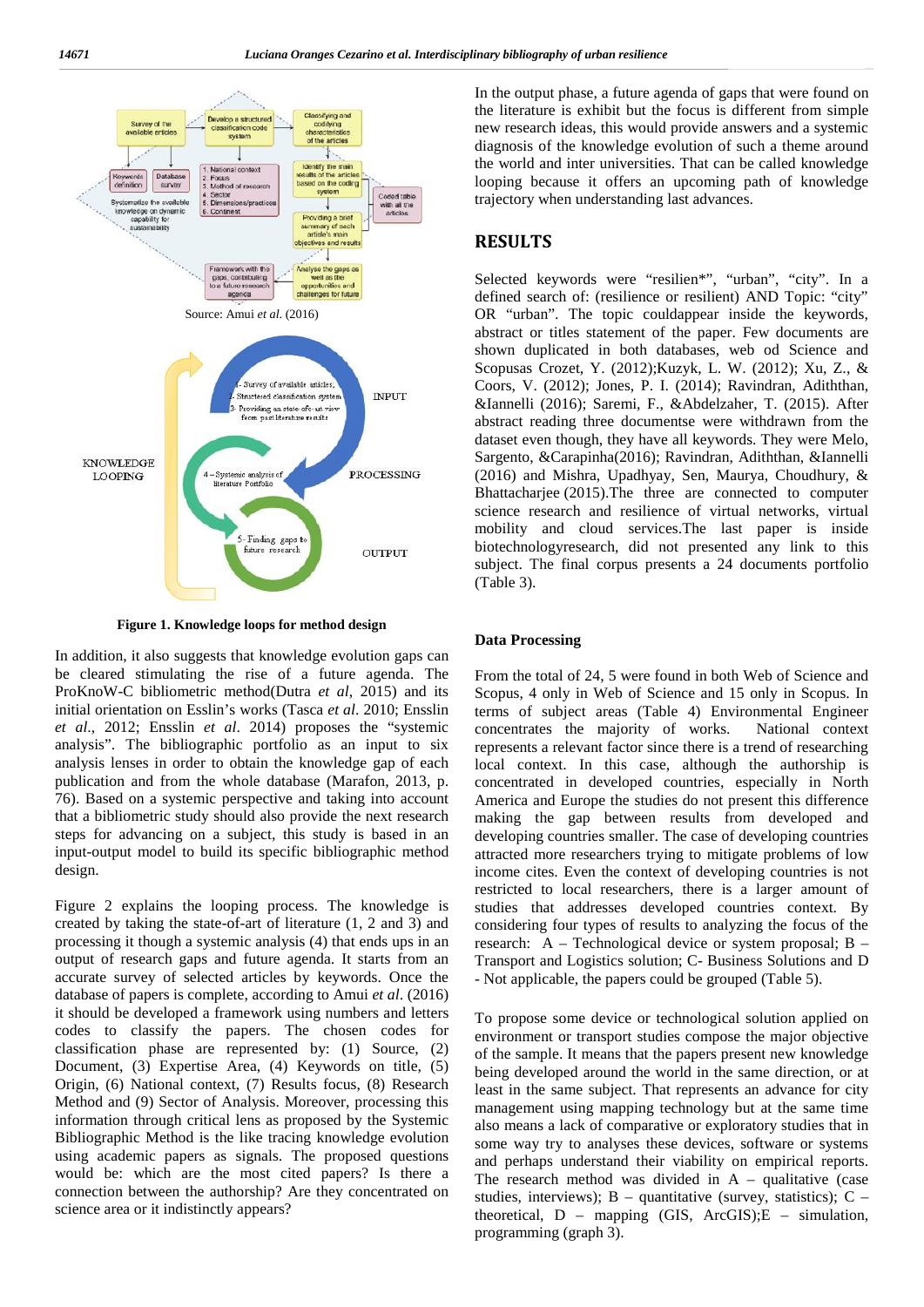### **Table 1 – 6 Systemic Bibliographic Method**

| Lenses                     | <b>Description Questions</b>                                                |
|----------------------------|-----------------------------------------------------------------------------|
| $1 -$ Theory Approach      | The paper conciliates theory and empirical data.                            |
| $2 -$ Singularity          | The paper recognizes the problem as unique.                                 |
| 3 – Identification Process | It uses any process to identify the motivations and perceptions of subject. |
| 4 - Measurement            | It exhibits the scales and respective features properties                   |
| 5 - Integration            | The paper presents the scale or indicators                                  |
| 6 - Management             | It presents how knowledge can be expanded and deepen in future works        |

Source: Adapted from Marafon (2013); Lacerda, Ensslin, and Ensslin. (2011).

| Table 2. Codification of the Bibliographic System adopted |  |  |
|-----------------------------------------------------------|--|--|
|                                                           |  |  |

| Integration<br>Management                                               | The paper presents the scale or indicators<br>It presents how knowledge can be expanded and deepen in future works |  |  |  |
|-------------------------------------------------------------------------|--------------------------------------------------------------------------------------------------------------------|--|--|--|
| ce: Adapted from Marafon (2013); Lacerda, Ensslin, and Ensslin. (2011). |                                                                                                                    |  |  |  |
|                                                                         |                                                                                                                    |  |  |  |
| Table 2. Codification of the Bibliographic System adopted               |                                                                                                                    |  |  |  |
| 1- Source                                                               | A – ISI Web of Knowledge;                                                                                          |  |  |  |
|                                                                         | $B - Scopus$                                                                                                       |  |  |  |
| 2 - Document                                                            | A - Periodical Paper;                                                                                              |  |  |  |
| 3 - Expertise Area                                                      | B - Conference Paper<br>A – Environmental Engineering;                                                             |  |  |  |
|                                                                         | B – Telecommunications and Computer Sciences                                                                       |  |  |  |
|                                                                         | C- Sociology, Anthropology;                                                                                        |  |  |  |
|                                                                         | $D - Geography$                                                                                                    |  |  |  |
|                                                                         | E- Management, Economics, Accounting                                                                               |  |  |  |
|                                                                         | F - Transportation Sciences                                                                                        |  |  |  |
| 4 - Keywords on the Title                                               | $R - Resilience/resilient;$                                                                                        |  |  |  |
|                                                                         | M-Map/mapping;                                                                                                     |  |  |  |
|                                                                         | Mob-mobility;                                                                                                      |  |  |  |
|                                                                         | S - Sustainability/sustainable.                                                                                    |  |  |  |
| 5- Origin                                                               | A - North America;                                                                                                 |  |  |  |
|                                                                         | B-Europe;                                                                                                          |  |  |  |
|                                                                         | C-Asia:                                                                                                            |  |  |  |
|                                                                         | D- Central and South America;                                                                                      |  |  |  |
|                                                                         | $E - Africa$ :                                                                                                     |  |  |  |
|                                                                         | G - Oceania                                                                                                        |  |  |  |
| 6 - National Context                                                    | A - Developed Countries;                                                                                           |  |  |  |
|                                                                         | <b>B-</b> Developing Countries;                                                                                    |  |  |  |
|                                                                         | C- Not applicable                                                                                                  |  |  |  |
| 7 - Results Focus                                                       | A – Technological device or system proposal;                                                                       |  |  |  |
|                                                                         | B – Transport and Logistics solution;                                                                              |  |  |  |
|                                                                         | C- Business Solutions;                                                                                             |  |  |  |
|                                                                         | D - Not applicable                                                                                                 |  |  |  |
| 8 - Research Method                                                     | $A$ – qualitative (case studies, interviews);                                                                      |  |  |  |
|                                                                         | $B -$ quantitative (survey, statistics);                                                                           |  |  |  |
|                                                                         | $C$ – theoretical,                                                                                                 |  |  |  |
|                                                                         | D - mapping (GIS, ArcGIS);<br>$E$ – simulation, programming                                                        |  |  |  |
| 9- Sector of Analysis                                                   | A- Manufacture:                                                                                                    |  |  |  |
|                                                                         | B - Services (including transports);                                                                               |  |  |  |
|                                                                         | C- Agriculture;                                                                                                    |  |  |  |
|                                                                         | D - Forest, Ecosystems, Nature; Disasters, Hazards;                                                                |  |  |  |
|                                                                         | $E - \text{Cities}$                                                                                                |  |  |  |
|                                                                         | $F - Not Applicable$                                                                                               |  |  |  |

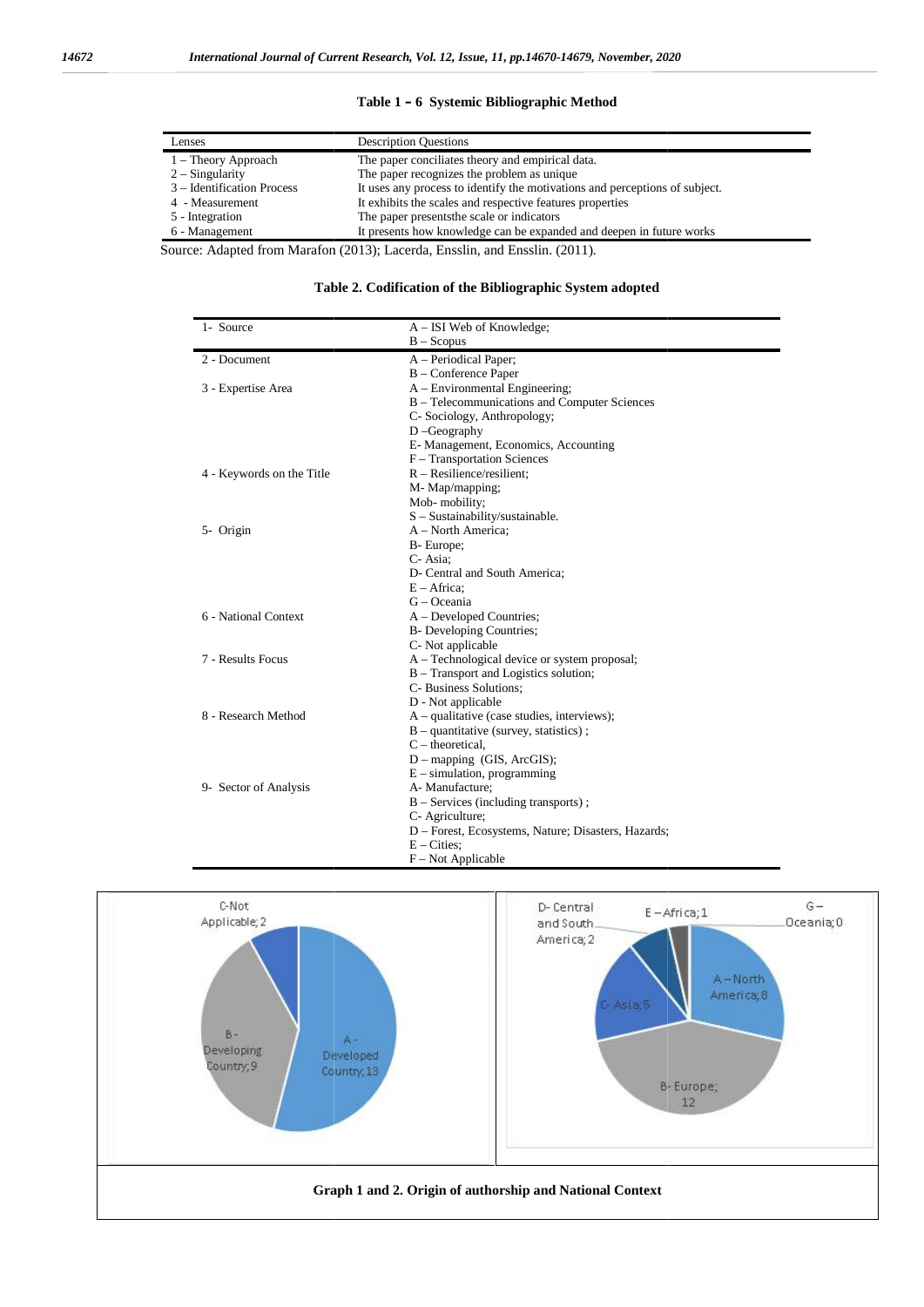### **Table 3. Filtered documents portfolio by author, name of the journal, title, citations and country of origin**

|                | Year | Authors                                                                                                                                                             | Journal                                                                   | Title                                                                                                                                  | Citations       | Country of origin                            |
|----------------|------|---------------------------------------------------------------------------------------------------------------------------------------------------------------------|---------------------------------------------------------------------------|----------------------------------------------------------------------------------------------------------------------------------------|-----------------|----------------------------------------------|
|                | 2005 | M. R. Rahnama& A. Lyth                                                                                                                                              | <b>Environmental Health Risk</b>                                          | Accessibility and urban environment<br>sustainability in Sydney (1991-2001)                                                            | 10              | Australia - Iran                             |
| $\overline{c}$ | 2011 | Jarvis, A, Lau, C, Cook, S, Wollenberg, E, Hansen, J,<br>Bonilla, O and Challinor, AJ                                                                               | <b>Experimental Agriculture</b>                                           | An integrated adaptation and mitigation framework for developing<br>agricultural research: synergies and trade-offs                    | 51              | Colombia - United States -<br>United Kingdom |
| 3              | 2011 | Kuzyk                                                                                                                                                               | <b>Local Environment</b>                                                  | Ecological and carbon footprint by consumption and income in GIS:<br>down to a census village scale                                    | $\overline{4}$  | Canada                                       |
| $\overline{4}$ | 2011 | M Dijk, C Montalvo                                                                                                                                                  | Journal of Transport Geography                                            | Policy frames of Park-and-Ride in Europe                                                                                               | 24              | Netherlands                                  |
| 5              | 2012 | Xu & Coors                                                                                                                                                          | <b>Building and Environment</b>                                           | Combining system dynamics model, GIS and 3D visualization in<br>sustainability<br>assessment of urban residential development          | 59              | Italy - Germany                              |
| 6              | 2012 | Kuzyk                                                                                                                                                               | <b>Ecological Indicators</b>                                              | The ecological footprint housing component: A geographic<br>information system<br>Analysis                                             | 16              | Canada                                       |
|                | 2012 | Georgiadou, Hacking & Guthrie                                                                                                                                       | <b>Energy Policy</b>                                                      | A conceptual framework for future-proofing the energy performance<br>of buildings                                                      | 26              | United Kingdom                               |
| 8              | 2012 | Widlok, Aufgebauer, Bradtmöller, Dikau, Hoffmann,<br>Kretschmer, Panagiotopoulos, Pastoors, Perters,<br>Schäbitz, Schlummer, Solich, Wagner, Weniger&<br>Zimmermann | <b>Ouaternary International</b>                                           | Towards a theoretical framework for analyzing integrated socio-<br>environmental<br>systems                                            | 27              | Germany                                      |
| 9              | 2012 | Tabibian, M, Rezaie, N, Nouraie,                                                                                                                                    | Journal of Environmental Studies                                          | Impact of Migration on the Sustain ability of Residential 3<br>Environments<br>(Case Study: Neighborhood of "Kan" in Zone 5 of Tehran) |                 | Iran                                         |
| 10             | 2013 | Ning, Liu, Chen, Dong, Li & Liang                                                                                                                                   | Science<br>&<br>Frontiers<br>of<br>Environmental<br>Engineering           | Sustainability of urban drainage management: a perspective<br>on infrastructure resilience and thresholds                              | $\overline{2}$  | China                                        |
| 11             | 2013 | E. Paffumi, M. De Gennaro, H. Scholz, & G. Martini                                                                                                                  | WIT Transactions on The Built Environment                                 | Electric vehicles and charging strategies to meet urban mobility<br>requirements                                                       | 3               | Italy                                        |
| 12             | 2013 | Shiau& Liu                                                                                                                                                          | <b>Ecological Indicators</b>                                              | Developing an indicator system for local governments to evaluate<br>transport sustainability strategies                                | 18              | Taiwan                                       |
| 13             | 2014 | A Rienow, D Stenger, G Menz                                                                                                                                         | Erdkunde                                                                  | Sprawling cities and shrinking regions - forecasting urban Growth in<br>the ruhr for 2025 by coupling cells and agents                 | $\overline{4}$  | Germany                                      |
| 14             | 2014 | Jones                                                                                                                                                               | Cultural Geographies                                                      | Performing sustainable transport: an artistic RIDE across the city                                                                     | 3               | United Kingdom                               |
| 15             | 2014 | Li, Shi, Qureshi, Bruns & Zhu                                                                                                                                       | <b>Ecological Indicators</b>                                              | Applying the concept of spatial resilience to socio-ecological systems<br>in the urban wetland interface                               | 12              | China-Germany-United<br>Kingdom              |
| 16             | 2014 | Marletto                                                                                                                                                            | Technological Forecasting & Social Change                                 | Car and the city: Socio-technical transition pathways to 2030                                                                          | 23              | Italy                                        |
| 17             | 2014 | Arena, M., Azzone, G., Colorni, A., Conte, A., Luè,<br>A., & Nocerino, R.                                                                                           | <b>IET IntelligentTransport Systems</b>                                   | Service design in electric vehicle sharing: evidence from Italy.                                                                       | $\overline{4}$  | Italy                                        |
| 18             | 2015 | Onur, A. C., &Tezer, A.                                                                                                                                             | Habitat International                                                     | Ecosystem services based spatial planning decision making for<br>adaptation to climate changes                                         | $5\overline{)}$ | Turkey                                       |
| 19             | 2015 | Garza-Reyes, J. A.                                                                                                                                                  | Journal of Cleaner Production                                             | Lean and green-a systematic review of the state of the art literature.                                                                 | 15              | <b>United Kingdom</b>                        |
| 20             | 2015 | Grieco, M                                                                                                                                                           | Research in Transportation Economics                                      | Poverty mapping and sustainable transport: A neglected dimension.                                                                      | $\overline{2}$  | <b>United Kingdom</b>                        |
| 21             | 2015 | Miller, W                                                                                                                                                           | Sustainable Cities and Society                                            | What does built environment research have to do with risk mitigation,<br>resilience and disaster recovery?                             | 5               | Australia                                    |
| 22             | 2016 | Lombardini, G., &Scorza, F                                                                                                                                          | International Conference on Computational<br>Science and Its Applications | Resilience and Smartness of Coastal Regions. A Tool for Spatial<br>Evaluation.                                                         | $\overline{0}$  | Italy                                        |
| 23             | 2016 | Fernández, I. C., Manuel-Navarrete, D., & Torres-<br>Salinas, R.                                                                                                    | Sustainability                                                            | Breaking Resilient Patterns of Inequality in Santiago de Chile:<br>Challenges to Navigate towards a More Sustainable City              | $\overline{0}$  | Chile                                        |
| 24             | 2016 | Turner, M. D., McPeak, J. G., Gillin, K., Kitchell, E.,<br>&Kimambo, N.                                                                                             | Human Ecology                                                             | Reconciling Flexibility and Tenure Security for Pastoral Resources:<br>the Geography of Transhumance Networks in Eastern Senegal       | $\overline{0}$  | <b>United States</b>                         |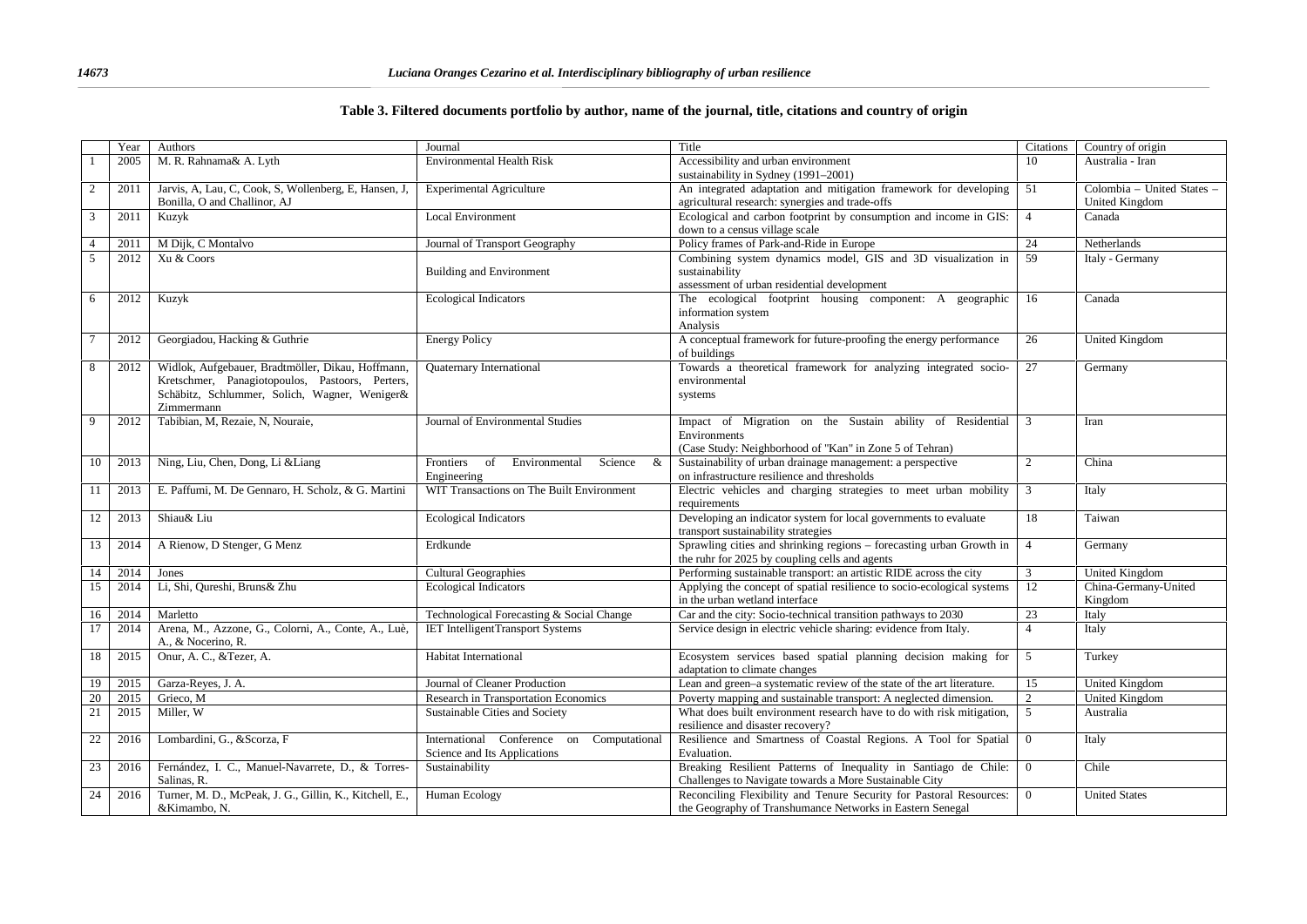#### **Table 4. Expertise Area Derivation Expertise**

| <b>Environmental Engineering</b>         |   |
|------------------------------------------|---|
| Telecommunications and Computer Sciences |   |
| Sociology, Anthropology                  |   |
| Geography                                |   |
| Management, Economics, Accounting        |   |
| <b>Transportation Sciences</b>           | h |

**Table 5. Paper classification about Results Focus**

| <b>Results Focus</b>                         |    |
|----------------------------------------------|----|
| A – Technological device or system proposal; |    |
| B – Transport and Logistics solution;        |    |
| C- Business Solutions;                       |    |
| D - Not applicable                           |    |
| Total                                        | 74 |



#### **Graph 3. Research Method Research Method**

Graph 3 emphasizes the tendency to technical method using Graph 3 emphasizes the tendency to technical method using Mear<br>GIS software, programming definitions and quantitative (20) studies more than "soft" works based on behavioral of citizens Te and social factors. Finally, transports and its respective technologies were the most frequent topic, focusing on environment hazard. People and social consequences as emotions, habits, culture are the less studied, what can mean a lack of interdisciplinary when it comes to sector of activity, and social factors. Finally, transports and its respective technologies were the most frequent topic, focusing on environment hazard. People and social consequences as emotions, habits, culture are the less studied, what c without risking other applications. From 24 papers, 12 were about transport system, 10 about rebuilding programs and only disas two about linking resilience to social aspects of cities. without risking other applications. From 24 papers, 12 were<br>about transport system, 10 about rebuilding programs and only<br>two about linking resilience to social aspects of cities.

#### **Systemic analysis of literature portfolio Systemic**

Theory approach is the first issue to investigate. The sample Theory approach is the first issue to investigate. The sample enversents papers in different ways, some of them like Rahnama prov and Lyth (2005), Kuzyk (2011, 2012), Jones (2012), Xu and and Lyth (2005), Kuzyk (2011, 2012), Jones (2012), Xu and **Reye**<br>Coors (2012) and Widlok *et al* (2011) have a concern on resea developing solutions, technological devices or system. Also, developing Arena *et al*. (2014) approaches theory softly because of papers objective, which is to design a phase of an electricvehicle sharing service for the city of Milano, the same case occurs to the spatial resilience model proposed in Li *et al*. (2014). A last way inside this same approach theory is describing data, focusing in technical details that will validate technological model proposed on the empiric section, that is the case of Paffumi *et al.* (2013). Others mix different theories like sustainability conferences and climate change as a reference to ecosystem consequences (ONUR; TEZEL, 2015) or to risk mitigation (JARVIS *ET AL*., 2011). Grieco (2015) uses the context of poverty and the search for socially sustainable

transport to support its work and goes to a different approach from studies that deal with city management and transportation. A different paper is Garza-Reyes (2015) which explores past literature systemically through a concept map, but concentrated on greenerinfraestructure. Singularity is something that cannot be seen on this sample. Papers recognize the resilince as different approaches not always involving stakeholders and with diverse perspective of investigation. An exception is found in Marletto (2014) which is a problem solution paper but it takes into account social and technical perspectives to construct a map of actors' members of the city system.Another example can be described in Widlok *et al*. (2012) trough archaeology, the geosciences and socio-cultural anthropology provide information relating to a diversityof specific time series and spatial distribution in order to answer questions relating to the impact ofenvironmental and anthropogenic factors in population growth and migration processes. Identification process, instead, is concentrated on the need of improving resilience in cities. Some of them presents comparative cases.Shiauand Liu (2013) provides indicators of city mobility from Taipei to New Taipei and mix statistical methodologies for that. However, the model is a proposal not a case reporting its weakness or strengths. Ning *et al*. (2013) also present a case study but to comprise resilience to natural disaster on a touristic Chinese city and Rahnama and Lyth (2005) a case about Sidney mapped geographical areas. A step ahead is Kuzyk (2012) with information about a case study applying its method using GIS. A more complete approach is found on Dijk and Montalvo (2011) when the authors compare the model of ride and park in 45 European step ahead is Kuzyk (2012) with information about a case<br>study applying its method using GIS. A more complete<br>approach is found on Dijk and Montalvo (2011) when the<br>authors compare the model of ride and park in 45 European data. pposal not a case reporting its weakness or strengths. Ning *et* (2013) also present a case study but to comprise resilience natural disaster on a touristic Chinese city and Rahnama and th (2005) a case about Sidney mapped

Measurement gets more evident on works of Shiau& Liu (2013) and Li, Shi, Qureshi, Bruns & Zhu (2014), Onur and Tezer, A. (2015) and Garza-Reyes (2015). All of them provide scales and quantitative indicators that prepare future works using their research framework. Integration is the less present attribute. That is because in all sample different authors are cited. It means that the papers of the sample are constructed by different line ideas that not converge to the same continuous<br>development.A change of integrating Smart Programs and GIS development.A change of integrating Smart Programs and GIS for providing a systemic and resilient solution for natural disasters is exhibited on Lombardini andScorza (2016) GIS and environmental problems of cities can be viewed at Onur and Tezer (2015) and Xu and Coors (2012). When it comes to management, the focus of analysis goes to what the sample proposal as future ideas. The model generated by Lombardini and Scorza (2016) assures the interdisciplinary of environmental problems but in other way around does not provide any future applications for the model itself. Garza- Reyes (2015) has identified and classified six streams of research in the area of lean and green, to explore: (1) their compatibility, (2) their amalgamation, (3) their integration with other paradigms, (4) methods/indicators to measure their contribution and effect, and their dependencies, on the performance of organizations, (5) their impact on organizational performance, and(6) their application in various organizational functions and industries. Even Onur and Tezer (2015) discuss the limitations of their work on the lack of contribution and effect, and their dependencies, on the<br>performance of organizations, (5) their impact on<br>organizational performance, and(6) their application in various<br>organizational functions and industries. Even Onur a Arena *et al*. (2014) actually,firms—while competing in the market—build and developtwo kinds of coalitions: a first one, in order to innovate their products and services; and a second one in order to lobby. The matrix and between the three specific energy is not in the properties of the specific energy is a specific energy of the specific energy is a specific energy is a specific energy is a specific energy is a specific ene Measurement gets more evident on works of Shiau& Liu (2013) and Li, Shi, Qureshi, Bruns & Zhu (2014), Onur and Tezer, A. (2015) and Garza-Reyes (2015). All of them provide scales and quantitative indicators that prepare fu for providing a systemic and resilient solution for natural<br>disasters is exhibited on Lombardini andScorza (2016) GIS<br>and environmental problems of cities can be viewed at Onur<br>and Tezer (2015) and Xu and Coors (2012). Whe et al. competitive all solutions and solutions and the solution of the solution of the solution of the solution of the solution of the solution of the solution of the solution of the solution of the solution of the solutio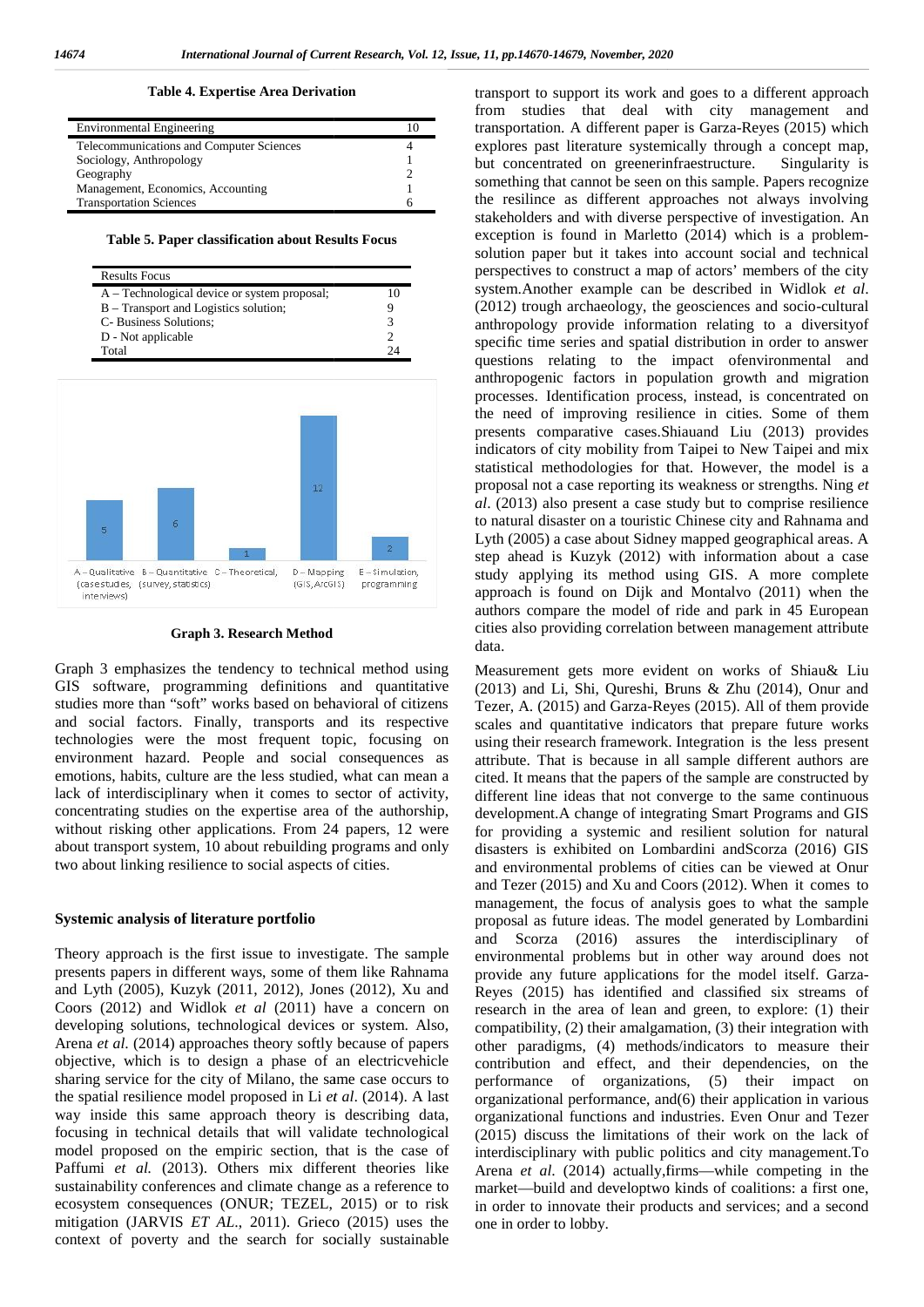|                | Authorship                                                                                                                                                                    | <b>Brief Summary</b>                                                                                                                                                                                                                                                                                                                                                                                                                                                            | Results                                                                                                                                                                                                                                                                                                                                               |
|----------------|-------------------------------------------------------------------------------------------------------------------------------------------------------------------------------|---------------------------------------------------------------------------------------------------------------------------------------------------------------------------------------------------------------------------------------------------------------------------------------------------------------------------------------------------------------------------------------------------------------------------------------------------------------------------------|-------------------------------------------------------------------------------------------------------------------------------------------------------------------------------------------------------------------------------------------------------------------------------------------------------------------------------------------------------|
|                | M. R. Rahnama& A. Lyth (2005).                                                                                                                                                | The authors calculated the accessibility indicator by a zonal opportunity gravity model<br>(employed person) for 38 local government areas (zones) in Sidney with mapping, and,<br>in addition, the changes in accessibility measured during 1991–2001. In addition, the<br>relationship between the indicator and six sub socio-eco-physical factors was calculated<br>by multiple regressing.                                                                                 | The results achieved show that here is not direct relation between car usage<br>and family income on mobility system.                                                                                                                                                                                                                                 |
| 2              | Jarvis, Lau, Cook, Wollenberg, Hansen,<br>Bonilla & Challinor (2011)                                                                                                          | Outlines a framework for research on climate change and food systems from a pro-poor<br>perspective. The inherent complexities between the climate system and food security<br>means that science must make a great effort to take a holistic view to adaptation and<br>mitigation research to understand the trade-offs and synergies involved in interventions<br>aimed at addressing the climate crisis.                                                                     | Food security research must go beyond its focus on production to also<br>examine food access and utilization issues of sustainability.                                                                                                                                                                                                                |
| 3              | Kuzyk (2011)                                                                                                                                                                  | Presents a method that can be used to estimate the ecological footprint and its sub-<br>categories in global hectares at a fine level of geography.                                                                                                                                                                                                                                                                                                                             | The method allows the pattern of variation of resource consumption to be<br>shown across Canada, and with the, insight into which areas are more<br>sustainable than others for targeting further consumption data collection or<br>possibly intervention policy.                                                                                     |
| $\overline{4}$ | Dijk & Montalvo (2011)                                                                                                                                                        | The authors conducted a survey amongst 45 major cities in Europe on how deployment<br>of $P + R$ (Park and Ride) is framed by policy makers within their broader transport<br>policy. A quarter of the responding cities are extensively engaged on implementing $P +$<br>R, whereas another quarter has little or no engagement.                                                                                                                                               | Linear regression analysis suggests that economic implications, perceived<br>demand, and organisational learning capabilities are the most important<br>drivers for engagement in $P + R$ development.                                                                                                                                                |
| 5              | Xu&Coors (2012)                                                                                                                                                               | System Dynamics was applied to construct a sustainability model for urban residential<br>development and then integrated with GIS technology to generate a spatial simulation<br>and 3D views. It examined interactions among five categories ("Driving forces",<br>"Pressures", "State", "Impact" and "Responses") during the simulation and a validation<br>was undertaken to verify the SD simulation in comparison with the historic data.                                  | The case study in the Stuttgart Region of Germany showed that the<br>application. Allows the decision makers to predict the single unstable factor<br>or follow up the entire sustainability situation in the process of residential<br>development with a quantitative criterion.                                                                    |
| 6              | Kuzyk (2012)                                                                                                                                                                  | Analyses the ecological footprint (EF) measurement at a household geography for the<br>City of Calgary, allowing mapping presentation material to raise awareness and assist in<br>communication for policy planners as well as making available direct decision-making<br>support based on the EF.A sample analysis was carried out involving comparison<br>between the sustainability of inner city single family, infill housing and older existing<br>single family housing | The results make up an example of what may assist planners in formulating<br>sustainability policy                                                                                                                                                                                                                                                    |
|                | Georgiadou, Hacking& Guthrie (2012)                                                                                                                                           | Presents a review undertaken to understand the concept of 'future-proofing' the energy<br>performance of buildings, a concept related to design processes that accommodate<br>explicitly full lifecycle perspectives and energy trends and drivers by at least 2050,<br>when selecting energy efficient measures and low carbon technologies                                                                                                                                    | A knowledge map is introduced, which explores the key attributes for<br>achieving a 'future-proofed' energy design: coverage of sustainability issues,<br>lifecycle thinking, and accommodating risks and uncertainties that affect the<br>energy consumption. Reveals the need to integrate futures thinking into the<br>energy design of buildings. |
| 8              | Widlok, Aufgebauer, Bradtmöller, Dikau,<br>Hoffmann, Kretschmer, Panagiotopoulos,<br>Pastoors, Perters, Schäbitz, Schlummer,<br>Solich, Wagner, Weniger& Zimmermann<br>(2012) | A model based on the key idea of adaptive cycles was employed to answer questions<br>relating to the impact of environmental and anthropogenic factors in population growth<br>and migration processes. It outlines first steps towards recognizing similar patterns<br>across a wide spectrum of empirical observations.                                                                                                                                                       | The model helps to infer internal dynamics in the diverse environmental and<br>social domains without reducing one domain to another while still connecting<br>evidence from a host of different sources                                                                                                                                              |

### **Table 6 Summary, keywords and some results of the researched portfolio**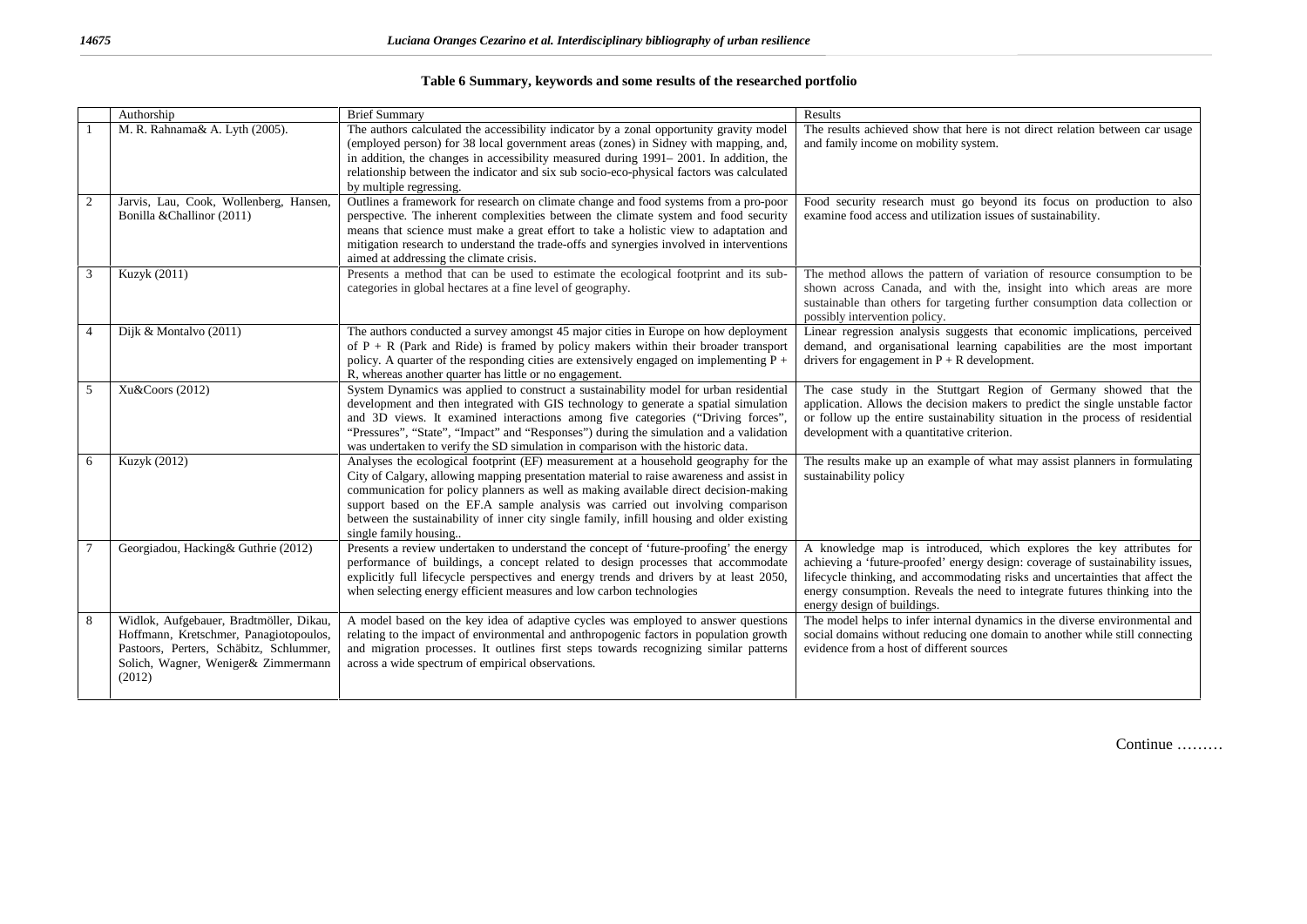| $\mathbf{Q}$ | Rezaie&Nouraie<br>Tabibian.<br>(2012)                                                      | Based on social-spatial dialectic, it explores the causes and social-spatial impacts of inter-<br>urban migration in the sustainability of "Kan" residential environment, in Tehran<br>Municipality, with the aim of understanding the mechanisms governing this type of<br>mobility to provide proper solutions for Tehran planning.                                                                                                                                                                             | The results show that the principles of sustainable development are<br>not being considered in planning the development of Kan.                                                                                                                                                                                                                                                             |
|--------------|--------------------------------------------------------------------------------------------|-------------------------------------------------------------------------------------------------------------------------------------------------------------------------------------------------------------------------------------------------------------------------------------------------------------------------------------------------------------------------------------------------------------------------------------------------------------------------------------------------------------------|---------------------------------------------------------------------------------------------------------------------------------------------------------------------------------------------------------------------------------------------------------------------------------------------------------------------------------------------------------------------------------------------|
| 10           | Ning, Liu, Chen, Dong, Li<br>&Liang (2013)                                                 | Investigates infrastructure resilience against the risks of long-term changes rather than<br>natural disasters. A land use-based accounting method, combined with a grid-based<br>database, is developed to map domestic discharge and urban runoff to service areas of<br>wastewater treatment plants.                                                                                                                                                                                                           | The results of a case study on downtown Sanya, in China, show that<br>the average resilient values of three sub-catchment areas will<br>strengthen significantly. Also suggests that infrastructure resilience<br>needs to be considered for urban planning and the related realm of<br>urban governance to foster more robust wastewater management<br>under various risks.                |
| 11           | Paffumi, Gennaro, Scholz &<br>Martini (2013)                                               | Develops a methodology to determine the potential of electric vehicles to meet the urban<br>drive needs of a mid-size province. The method relies on real driving data collected by<br>GPS black boxes installed in approximately 16,000 vehicles in the province of Modena. It<br>examines the relevance of different recharging scenarios against real-life mobility data.                                                                                                                                      | The results provide a new insight into the potential electrification of<br>urban transport and development of recharging infrastructure                                                                                                                                                                                                                                                     |
| 12           | Shiau& Liu (2013)                                                                          | The study proposed an indicator system for measuring and monitoring transport<br>sustainability at the county or city level. Twenty-one indicators were grouped into<br>economy, environment, society, and energy aspects, of which ten were selected to<br>measure the sustainable transport strategies for the Taipei metropolitan area. Fuzzy<br>Cognitive Maps and Analytic Hierarchy Process were used to construct the cause-effect<br>relationships between the indicators and to evaluate the strategies. | The results showed that expanding mass rapid transit lines was<br>predicted to produce the most significant improvements; integrating<br>bus exclusive lanes would provide the least improvement; and<br>promoting cleaner vehicles and integrating Fu-Kang bus resources<br>would perform similarly to each other in improving transport<br>sustainability.                                |
| 13           | Stenger<br>Rienow,<br>&Menz<br>(2014)                                                      | Presents an integrated CA-MAS modelling approach to simulate the spatial pattern of<br>urban growth in the declining polycentric Ruhr metropolitan area. Beside a "business as<br>usual"-scenario, two further scenarios of changing housing preferences are simulated for<br>2025 and reflect the dissemination of sustainable thinking among stakeholders and the<br>steady dream of owning a house in sub- and exurban areas.                                                                                  | The sprawled pattern of the cities of the Ruhr is just prevented in the<br>scenario "sustainable thinking".                                                                                                                                                                                                                                                                                 |
| 14           | Jones $(2014)$                                                                             | The paper explores the value of artistic practice as a means for undertaking research. The<br>performance was a piece of GPS drawing, using the movement of a body in space to write<br>the word 'RIDE' across the city, subsequently represented in the form of a map                                                                                                                                                                                                                                            | Through the experiment the author was able to create a new<br>understanding of cycling practices that would not be captured through<br>conventional social science techniques.                                                                                                                                                                                                              |
| 15           | Li, Shi, Qureshi, Bruns& Zhu<br>(2014)                                                     | The authors developed a spatial resilience assessment and zoning system with a mapping<br>method of the urban wetland interface in the Taihu Lake watershed in China. The<br>assessment was integrated with indicators of ecological sensitivity, the assessment of<br>water quality monitoring and vegetation cover, to complete the practical application of<br>spatial resilience.                                                                                                                             | The zoning maps and plans generated on the basis of spatial resilience<br>assessment, social indicators, and the existing administrative region<br>can help the government protect and restore ecological services in the<br>wetlands. The proposed ecosystem-based approach aimed to<br>redistribute regional growth in a way that minimizes negative<br>environmental and social effects. |
| 16           | Marletto (2014)                                                                            | Through a socio-technical approach to innovation, it analyses three transition pathways to<br>2030 for urban mobility. Also, introduces a new graphical tool which provides a synthetic<br>representation of the variables that are relevant to understand the cumulative processes<br>between the transformation of supporting coalition and their access to higher level of<br>competence and power.                                                                                                            | The resulting policy prescriptions are clear-cut: if not destabilized by<br>policy pressure, the 'AUTO-city' pathway will prevail; to support the<br>'ECO-city' and the 'ELECTRI-city' pathways, a multilevel policy for<br>urban and transport planning and a national innovation and industrial<br>policy are needed, respectively.                                                       |
| 17           | M., Azzone,<br>G.,<br>Arena,<br>Colorni, A., Conte, A., Luè, A.,<br>& Nocerino, R. (2014). | "Vehicle road sharing has attracted growing attention from both researchers and operators,<br>as a potential instrument to improve the sustainability of urban mobility or transport<br>systems". One of research phases was mapping of mobility profiles and service<br>performances.                                                                                                                                                                                                                            | This process lead to the formulation of three vehicle-sharing<br>configurations that are based on targeted classes of users, in the<br>attempt to offer them a 'personalized service'. One of them is the<br>variation of accessibility to urban mobility system.                                                                                                                           |
| 18           | Onur, A. C., &Tezer, A.<br>(2015).                                                         | It integrates by mapping ecosystems and their services into spatial planning using Istanbul<br>case in order to combat climate change, and/or take precautions to increase their<br>resilience. Sustainability is considered under triple bottom line approach and should be<br>prioritized to promote the adaptation of key ecosystems to climate change.                                                                                                                                                        | Mapping space scenarios planning provided different ecosystem<br>indicators and their respective sustainable impacts.                                                                                                                                                                                                                                                                       |

Continue …….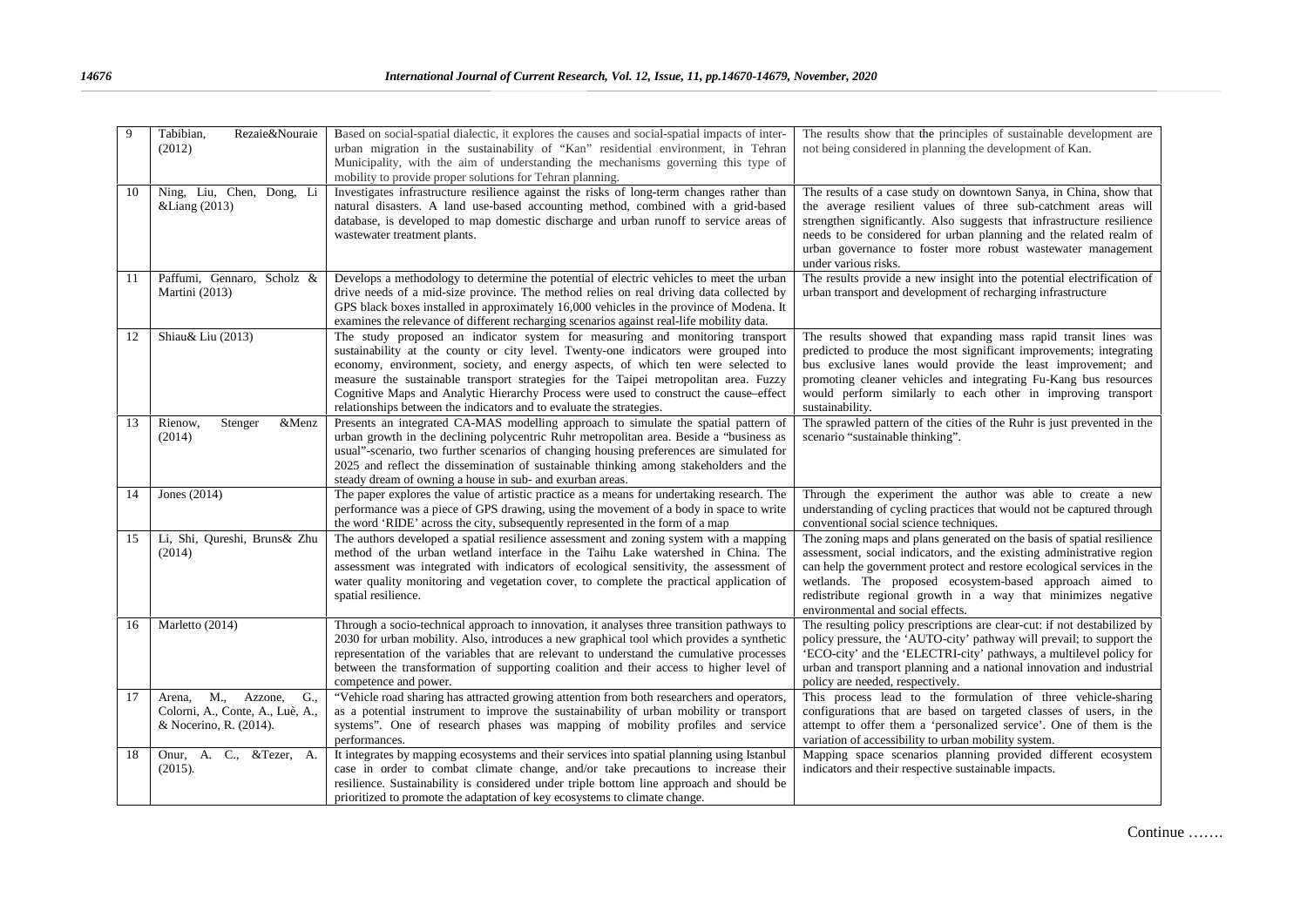| 19 | Garza-Reyes, J. A. (2015).                                                         | Paper maps a systematic review of lead and green supply chain literature.<br>Resilient arise as a kind of supply chain and sustainability as a stress to<br>move supply chain to green formats and process.                                                                                                                                                                                                                                                                                                                                                                                                                                                                                                                                                                                                                                                                   | "It has identified and classified six: (1) compatibility,<br>amalgamation,<br>(3)<br>integration,<br>(2)<br>(4)<br>methods/indicators to measure their contributions, and<br>dependencies, on the performance of organizations, (5)<br>impact on organizational<br>performance, and (6)<br>application in various organizational functions and<br>industries                                                                                                                                             |
|----|------------------------------------------------------------------------------------|-------------------------------------------------------------------------------------------------------------------------------------------------------------------------------------------------------------------------------------------------------------------------------------------------------------------------------------------------------------------------------------------------------------------------------------------------------------------------------------------------------------------------------------------------------------------------------------------------------------------------------------------------------------------------------------------------------------------------------------------------------------------------------------------------------------------------------------------------------------------------------|----------------------------------------------------------------------------------------------------------------------------------------------------------------------------------------------------------------------------------------------------------------------------------------------------------------------------------------------------------------------------------------------------------------------------------------------------------------------------------------------------------|
| 20 | Grieco, M. (2015).                                                                 | Sustainability is approached in a social dimension where urban mobility<br>relates to poverty in Latin America, this paper identifies the utility of<br>poverty mapping in developing sustainable transport systems.                                                                                                                                                                                                                                                                                                                                                                                                                                                                                                                                                                                                                                                          | Mobility needs to be closely integrated with e-services<br>and local accessibility planning as opposed to being<br>focused on great metropolitan transport systems.<br>"mobility is one of the means to achieve social<br>sustainability".                                                                                                                                                                                                                                                               |
| 21 | Miller, W. (2015).                                                                 | It explores resilience as resistance on disasters by describing three<br>Australian building projects: heat waves, net zero energy homes and house<br>spacing information stock. A core sustainability indicator would be<br>technical, social and economic approach to adapt and reduce its risks for<br>buildings among climate change.                                                                                                                                                                                                                                                                                                                                                                                                                                                                                                                                     | "Disaster management, insurance and finance sectors<br>may work collaboratively with the housing sector to<br>reduce risk, enhance occupant health and safety, and<br>protect the immense capital investment that Australia's<br>housing represents"                                                                                                                                                                                                                                                     |
| 22 | Lombardini, G., &Scorza, F.<br>(2016)                                              | Evaluates the level of resilience of a territory space as its resists against<br>risk and disasters by using Italian coast area cases. Sustainability is<br>analyzed under Sustainable Development Goals (SDGs) of UN (2015).<br>Geographic Information System (GIS) provided space mapping.                                                                                                                                                                                                                                                                                                                                                                                                                                                                                                                                                                                  | A resilient behavior is the ability of a system to<br>maintain identity. "The latter in turn can be articulated<br>in two models: the first concerns the representation of<br>the territorial status conditions (status indicators) and<br>the second the representation within a logical<br>assessment model of the elements-processes which<br>define vulnerability and resilience of the territorial<br>system and in particular of the landscape system<br>(pressure indicators and response)".      |
| 23 | Fernández, I. C., Manuel-<br>Navarrete, D., & Torres-<br>Salinas, R. (2016).       | Resilience as a descriptor of complex systems dynamics of inequality<br>spatial segregation of Santiago do Chile. Sustainable development is the<br>objective of politics, actions and change against segregation resilience. "It<br>was mapped Santiago's spatio-temporal inequality trends and explored if<br>patterns support an inequality-resilience stability landscape"                                                                                                                                                                                                                                                                                                                                                                                                                                                                                                | Santiagos's urban sustainability may require breaking<br>resilience with bottom-up process like social<br>movements                                                                                                                                                                                                                                                                                                                                                                                      |
| 24 | Turner, M. D., McPeak, J. G.,<br>Gillin, K., Kitchell, E.,<br>&Kimambo, N. (2016). | Mobility is about livestock in Africa. Sustainability is about making<br>eastern Senegal a balanced territory for pastoral land use and livestock<br>mobility, still increasing for travel, water, and forage as herds move along<br>a north-south trajectory. "It contributes to the existing literature by<br>assessing the institutional requirements of mobility in terms of access to<br>important resources (e.g., water and forage) through a network of livestock<br>corridors that connect encampment sites and water points across eastern<br>Senegal. By mapping the pastoral geography of corridors, encampments,<br>and water points within the study area, our research describes the network<br>of pastoral resources that serve as the foundation for transhumance in<br>eastern Senegal." Resilience comes on the persistence of agro pastoral<br>economies. | "The study demonstrates that extant transhumance<br>networks accommodate the competing needs of<br>pastoral tenure security by facilitating herd movements<br>in response to changing resource availabilities through<br>a series of spatially fixed components (encampment<br>sites, water points, and corridors) that can be<br>recognized and protected through legislation. Thus, the<br>demands for tenure security and flexible patterns of<br>resource use can both be potentially accommodated." |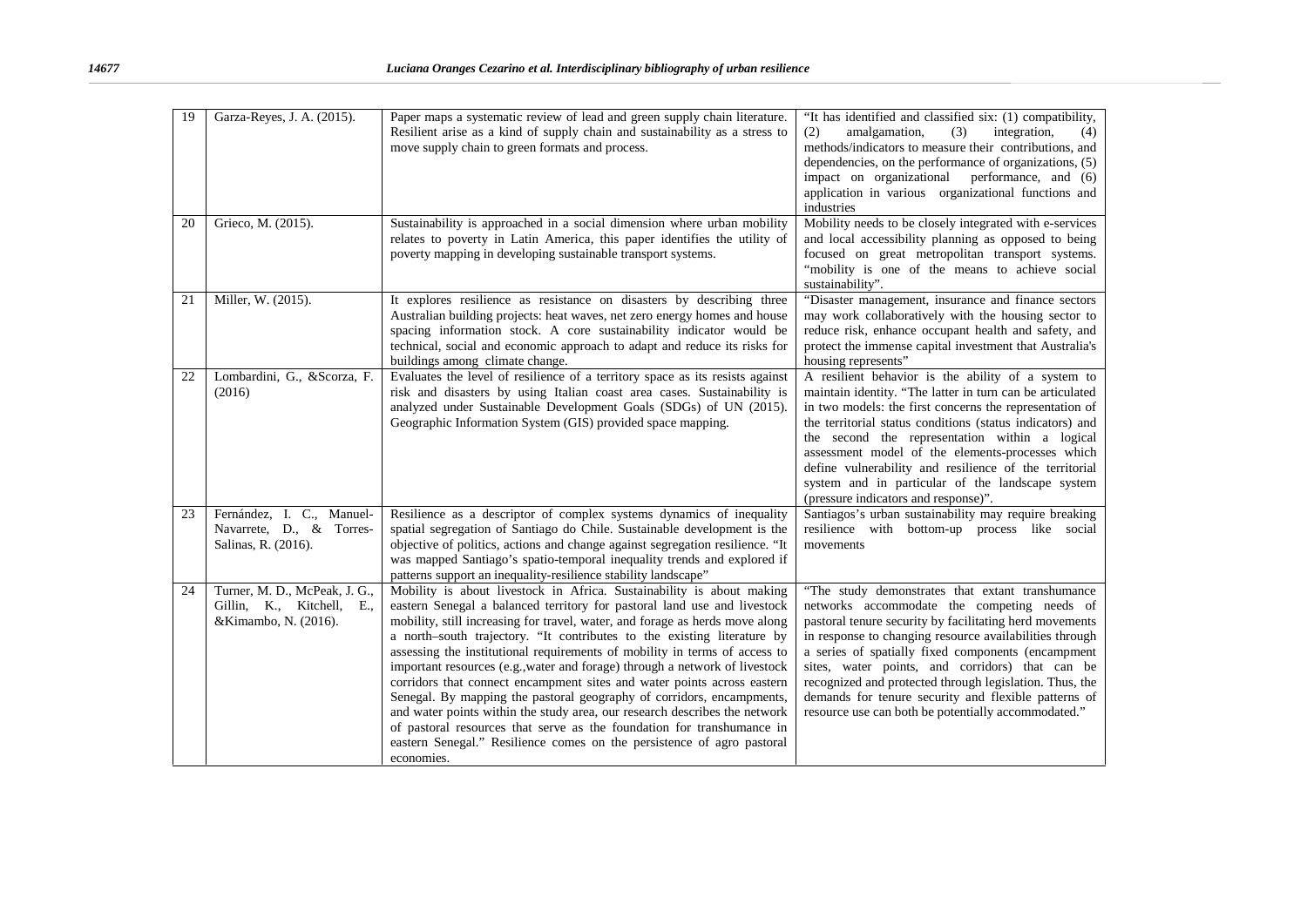Thus, the dynamics of a societal system should be represented in a more appropriate way as a Darwinian multilevel process that simultaneously takes place in three different environments: the market, the technology and the policy. Table 6 shows a summary of the portfolio content.

**Future Agenda:** The sample is somehow divided in technological papers (including computing, software programing) and sustainable solutions (based on case studies and surveys). These two different worlds exhibit a gap on the state of art of literature which is using technology solutions to city management towards resilience. Grieco (2015) resume the first state "In the end, access is the final product; mobility is just one of the means to achieve it. The existing body of evidence on the social sustainability, accessibility and transport indicates that this is a framework which has considerable utility in the contemporary planning environment and there is much progress yet to be made in respect of its full utilization. New information and communication technologies have a very important part to play in improving access to urban services and can be of great assistance in moving the fully participative framework, most particularly in a period of global austerity". And technological papers in other way around states "future research could focus on the seasonal variation in EV use, addressing more specifically the aspect of the human behavior, together with an extension of the analysis to other cities or European countries" (PAFFUMI, ET.AL, 2013). In addition, only one paper tries to make this connection like Garza-Reyes (2015) but it was considered an "outlier" since it is the only one that uses systemically bibliographic review. The study has identified and classified six streams of research in the area of lean and green, these being directed to explore: (1) their compatibility, (2) their amalgamation, (3) their integration with other paradigms, (4) methods/indicators to measure their contribution and effect, and their dependencies, on the performance of organizations, (5) their impact on organizational performance, and(6) their application in various organizational functions and industries. The paper could reach with a different way some similar conclusions that are being learned on this present study, the lack of integration between technical devices papers and sustainability approaches. Pointed by Kuzyk (2011, 2012) and Jarvis *et al.* (2011) complexities and inter-relations between the climate system means that science must make a great effort to take a holistic view to adaptation and mitigation of synchronized actions and also develop significant effort to understand the trade-offs and synergies green mobility in both perspectives. How these technical device and system are viable on a large-scale basis? How these theoretical models towards resilience will deal with information technology, cleaner energies and social impacts? What can be addressed is that mapping is an integrative tool for this conflict. It evolves new researchers composing interdisciplinary in diverse ways: mixing software engineers and environmental managers, mixing city cases that has been already studied with the same mapping method, mixing politics pressures as public city management to solutions arisen from universities, and, finally, mixing researchers from developed with developing countries in a tentative of reaching a systemic view of resilience; not just something based on the build structure of a specific city.

#### **All three-suggestion point to a future research agenda**

 Comparing case studies of failed and successful models;

- Searching for the social and politics pressures of trying to make technical systems and devices viable to city management, and;
- Providing a study that can compare, using mapping process, resilience on city mobility in different contexts, specially evolving develop and developing cities and researcher's cooperation worldwide.

## **DISCUSSION**

Concerns about resilience in urban context essentially cross the state of art of different fields research and subjects. A sample of 24 papers was selected from ISI Web of Knowledge and Scopus databases. Data shows that most of the papers are indexed in both databases but this not necessarily increase their citation power. The more relevant expertise area was Environmental Engineering followed by Telecommunications, Computer Sciences and Transports. The studies are produced more frequently in developed countries but the object of study (cities) can vary making this difference between develop and developing countries reduced. As expected, mapping process, using GIS and other related software was the most regularly research method of the sample. About the sector of activity there is a clear division between services (information technology, commonly) and environmental issues as nature, disasters, build structured and other city ecological issues. Results from the systemic analysis reveal that some papers are "practical" like Rahnama and Lyth (2005), Kuzyk (2011, 2012), Jones (2012), Xu and Coors (2012) and Widlok *et al* (2011) Arena *et al*. (2014) Li *et al*. (2014) and Paffumi *et al.* (2013) when developing literature in order to support technical systems or models. Other can be called as "green" like Onur and Tezel (2015) Jarvis et. el. (2011) and Grieco (2015) that describe resilience contexts in a global scale exploring its causes and consequences. A last type would be "theory" paper represented by Garza-Reyes (2015) which foes ahead into literature process for this research question but focused on greener manufacture. Therefore, a lack of studies that integrates both literatures to refer to technical devices taking into account other perspectives of resilience in urban space is revealed. The studies that take account other factors like human behavior, individual moving, and central-peripheries location changes are far from using mapping or any other technology resource on their solutions. It is clear that on the limitations of their texts both "practical" and "green" papers expose others aspects that were not included on their model like politics issues, social pressures and flux movements. Then, although past literature of resilience in urban spaces has evidenced a growing movement on research that produces good and innovative papers, different lens between technology and social sciences avoid a holistic advancement. Looking at the problem by a holistic perception can be only found in few papers that explore mapping systems from social data of cities. More complete approaches that value social and human aspects into the mapping systems results is critical for the evolution of resilience literature.

## **REFERENCES**

Amui, L. B. L., Jabbour, C. J. C., de Sousa Jabbour, A. B. L., & Kannan, D. 2016. Sustainability as a dynamic organizational capability: a systematic review and a future agenda toward a sustainable transition. Journal of Cleaner Production.